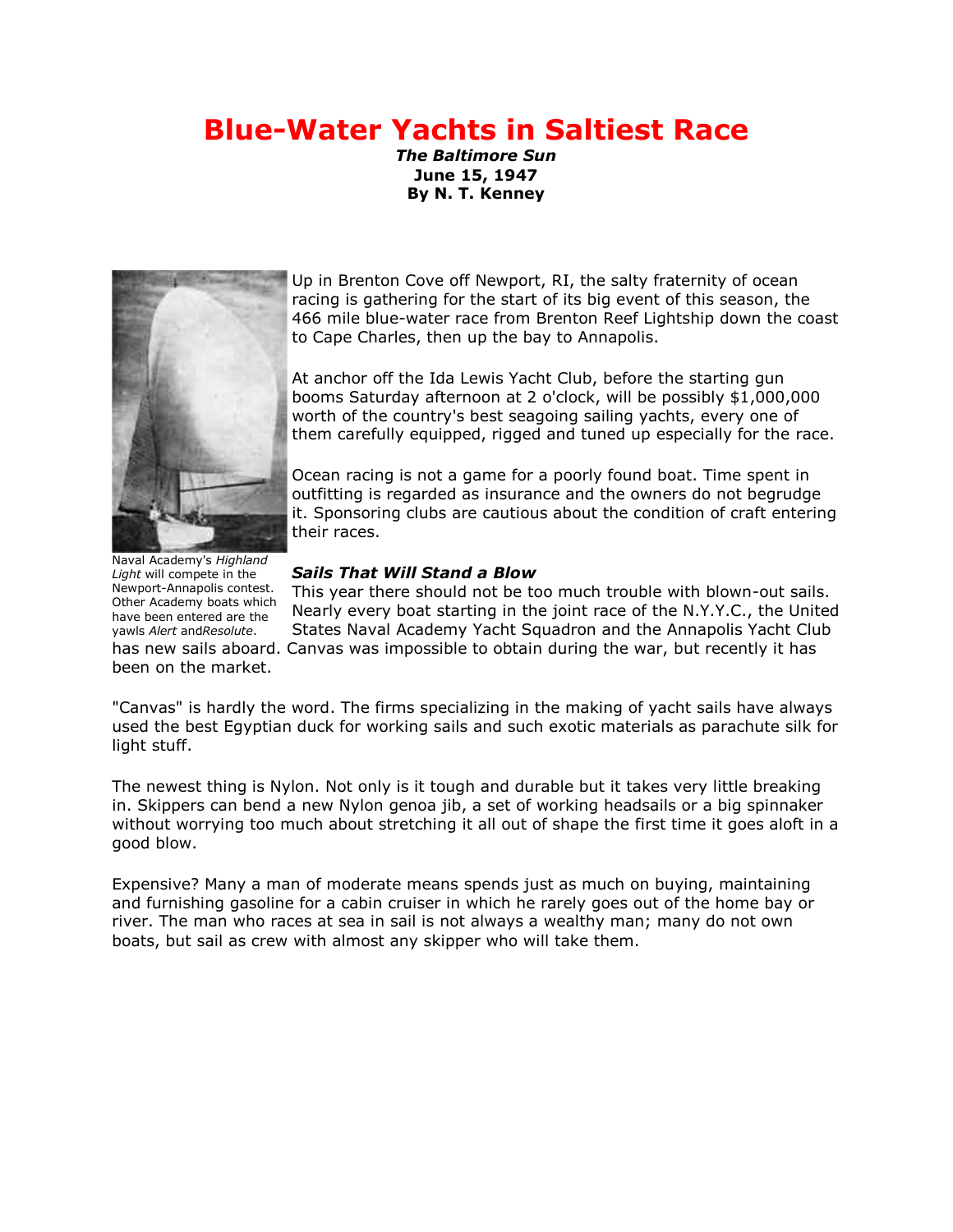## *No Sport For Weaklings*

Certainly they are a special breed. They must be men - and women, since sometimes a boat carries a feminine crew member or two who keep themselves in good physical shape, for this is no sport for a weakling.

The sea is always a tough opponent, and no one who ever puts out upon it ever gets closer to it, in the normal course of events, than the windjammers' men of the ocean racing fleets. A strong back and a sailorman's stomach are prerequisites. Experience counts: the man who has made many races or who has cruised a lot is in demand.

Above all, the ocean racing man must love the sea. He must love it when the stinging spray whips over the rail, and he must love it when it is a brassy sheet of unruffled water, fit for fish and steamships but not for sailing craft.



*[Vamarie](file://ayc-main/h/Extra%20Space/Communications%20Archive/race.annapolisyc.org/annapolisnewport/history.htm%23Note)*, big Naval Academy ketch, will be among the Maryland yachts in race. She was many times "first to finish" in races in European and American waters.

## *Men Of Marked Contrast*

He must love it when it chuckles blue and friendly and sun-dappled under the bows, and he must love it also at night, when it is an unseen, eerie menace, growling only the thickness of the side planking from his head as he lies in his bunk during his watch below.

There are many famous names in ocean racing. Some of the men who figured in the yachting magazine accounts of last winter's contest in Florida and Cuban waters - Corny Shields, Bill Dodge, Ed Raymond, Eric Ones, Decoursey Fales, Harvey Conover - will be in this summer's race, which in the odd-numbered years is to sailing yachtsman what the Bermuda race is in the even years.

All these people are amateurs, or "Corinthians" as they are called in sailing circles. The Corinthian rule is flexible enough to enclose sailormen like Gordon Raymond, who is a yacht broker, and Rod Stephens, who designs yachts and who naturally enough benefits from orders when he sails a ship of his own design to victory.

But nobody gets a check for sailing, and the prizes are silver cups worth maybe half as much as a new mainsail for Gesture, Howard Fuller's 1946 Bermuda race winner and a favorite in the coming contest out of Newport. The only crew members that get cash are paid hands, who may not be either master or navigator. Only a few of the boats carry any paid hands.

#### *Seldom An Idle Moment*

Ocean racing is never comfortable. Day or night, fair weather of foul, the whole life of those aboard a boat is an effort to keep her driving.

Sleep is unimportant, something to be made up in port after the race is over. All the sail the boat can stand is carried at all times. No skipper worth his salt hesitates to pipe all hands on deck, in the middle of the night when the green ones are boiling over the rail and oilskins are cold, stiff monsters, just to flatten his mainsail an inch or set up on a jib halyard gone a little slack in the night's pounding.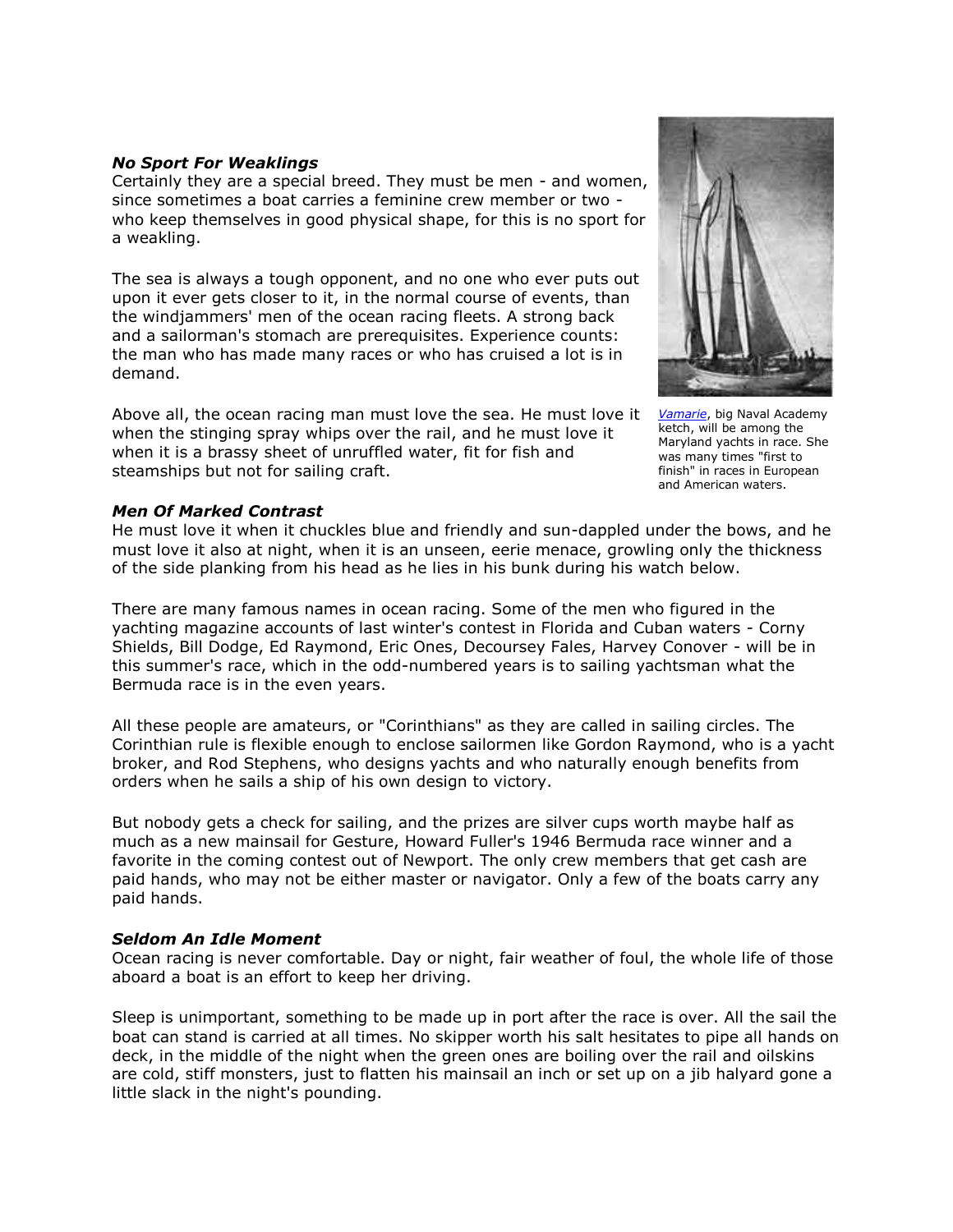Food is important, of course, but if the boat is driving hard into a head sea the cook can't keep his gear on the galley stove, and the crew member who complains because there is salt water in this cold coffee never gets invited to take part in a second race.

On light airs, it is worse, if anything. The boat pitches and rolls. The sun beats down. The skipper, the crew will swear, takes fiendish delight in keeping everybody on the jump changing sail around to catch imaginary vagrant puffs.

# *Anything For A Breeze*

Any ocean racer will tell you that the most maddening thing in the world is to be forced to stand on the deck of a becalmed boat, unable to get out and push or row or do a thing that will help, while a competitor a mile away is charging away, lee rail down, with a breeze whistling through her shrouds.

In short, the business of racing a boat at sea is a matter of putting everything out of one's life but the boat, from the time the skipper first calls his crew around him and starts planning his race strategy, to the moment the committee boat at the finish line signals "over".

Why they keep coming back for more is something even a racing man has difficulty in explaining to a landlubber; but the fact is. A good sailor keeps it up until he can no longer stand a stormy trick at the wheel or swing his weight on a staysail sheet.

The race to the Chesapeake from Newport or New London - it has been started from both these sailing centers - is generally regarded by yachtsmen as favoring the light weather boat. At least, most of the races since the first one in 1929 have been sailed in predominately light airs.

Skippers who have sailed in these races have always divided into two groups. One went offshore to look for a northerly wind of the sea that would bring them down this, the shortest way to the finish, though none has ever ever yet gone out as far as the Gulf Stream, that bumpy bugbear of the fleet that races to Bermuda.

# *Smaller Craft Hug Coast*

The other group has hugged the coast, hoping that offshore slants of wind which their competitors standing out to sea will not get will make up for the longer distance they must sail. In this latter group can usually be found the centerborders and little fellows, who are at a disadvantage in the big seas with which the larger ones, with heavy keels and huge spreads of sail, can cope.

Racing luck being what it is, races have been won both ways, so the skipper who elects either course has justification for his decision.

Historically, the Newport-Annapolis of this year is the outgrowth of that first New London - Gibson Island, sailed in 1929. The Gibson Island Club of those days, with a yacht squadron sailing in several different classes and plans for two eighteen-hole championship golf courses on the island, was far more a sporting organization than it is now.

Its racing men, vying with its golfers and its tennis fans, went all out to create a brand new sailing fixture the equal in importance, if not in tradition, of the Bermuda contest. They succeeded.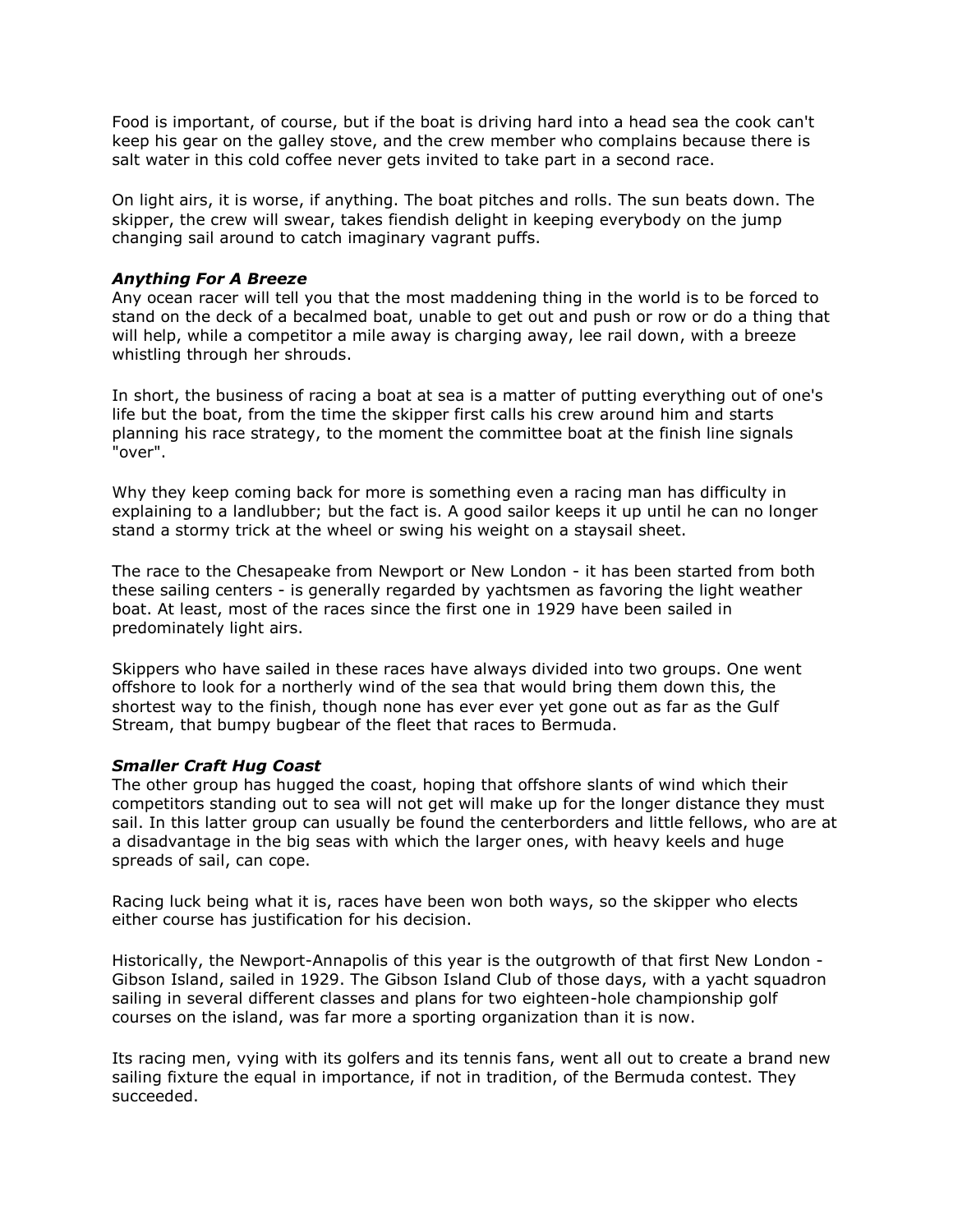But as the years went by, the island became more and more a summer colony and less a country club. The result has been that the Annapolis Yacht Club and the Naval Academy have supplanted the Gibson Island Yacht Squadron as sponsoring organizations, although one island boat, the *Elda*, will sail in the contest and the islanders with entertain the visiting yachtsmen after the race.

## *"Love Of True Seamanship"*

The "general conditions" clause in the N.Y.Y.C. race prospectus - the New York club is handling the start, the other two groups the finish off Tolly Point in the Chesapeake - tells why the race is being sailed. At the same time, it gives the purpose of all ocean racing. Here it is:

"…The object of this race is to encourage the designing, building and sailing of small seaworthy yachts suitable for off-shore racing and cruising, and to develop in the amateur sailor a love of true seamanship and proficiency in the art of navigation…."

The navies of the world - British, American, Scandinavian, French and German - have long encouraged ocean racing, for they found it produced a breed of sailorman that not only knew but loved the sea.

There has been little change since before the war in boat design or equipment, and no change in the art of sailing offshore since the square rig gave way to the fore-and-aft.

## *Airmen's Rafts Replace Dinghies*

Nylon sails and stainless steel rigging are fairly new. Masthead rigs, meaning headsails that go clear to the top of the mast, also are comparatively recent. Many of this summer's racers will carry deflatable rafts, that once were packed into military aircraft, in lieu of dinghies.

Modern boats carry inboard rigs, which is a way of saying that none of their canvas extends aft of the boat of long booms or forward of the stem on bowsprits.

Masts are tall, usually higher than the boat is long in the case of a sloop or cutter. While some of the new boats carry the latest in navigational aids, the use of loran, radar, and the like during the race is prohibited.

Radiophone must not be used for the same reason that the other scientific gadgets are banned: Skippers could employ it for checking on the positions of competitors. It goes without saying that the skipper of an auxiliary who started his motor would be disqualified immediately.

#### *Sailed On Time Allowance*

Boats still sail in classes and each boat has a time allowance, figured on a complicated formula dealing with hull size and design, rig and sail area. This is in recognition of the fact that ocean racers differ greatly, and there must be some way to equalize them for competitive purposes.

But the skipper who drives over the finish line first, no matter how large of how small his ship, is rewarded. Either with a "first-to-finish" prize or with the acclaim of this fellows. *[Vamarie](file://ayc-main/h/Extra%20Space/Communications%20Archive/race.annapolisyc.org/annapolisnewport/history.htm%23Note)*, the Naval Academy's big staysail ketch now on her way to Newport for the coming race, never missed capturing that prize in all the races she sailed, in American and European waters, under Vadim Makaroff.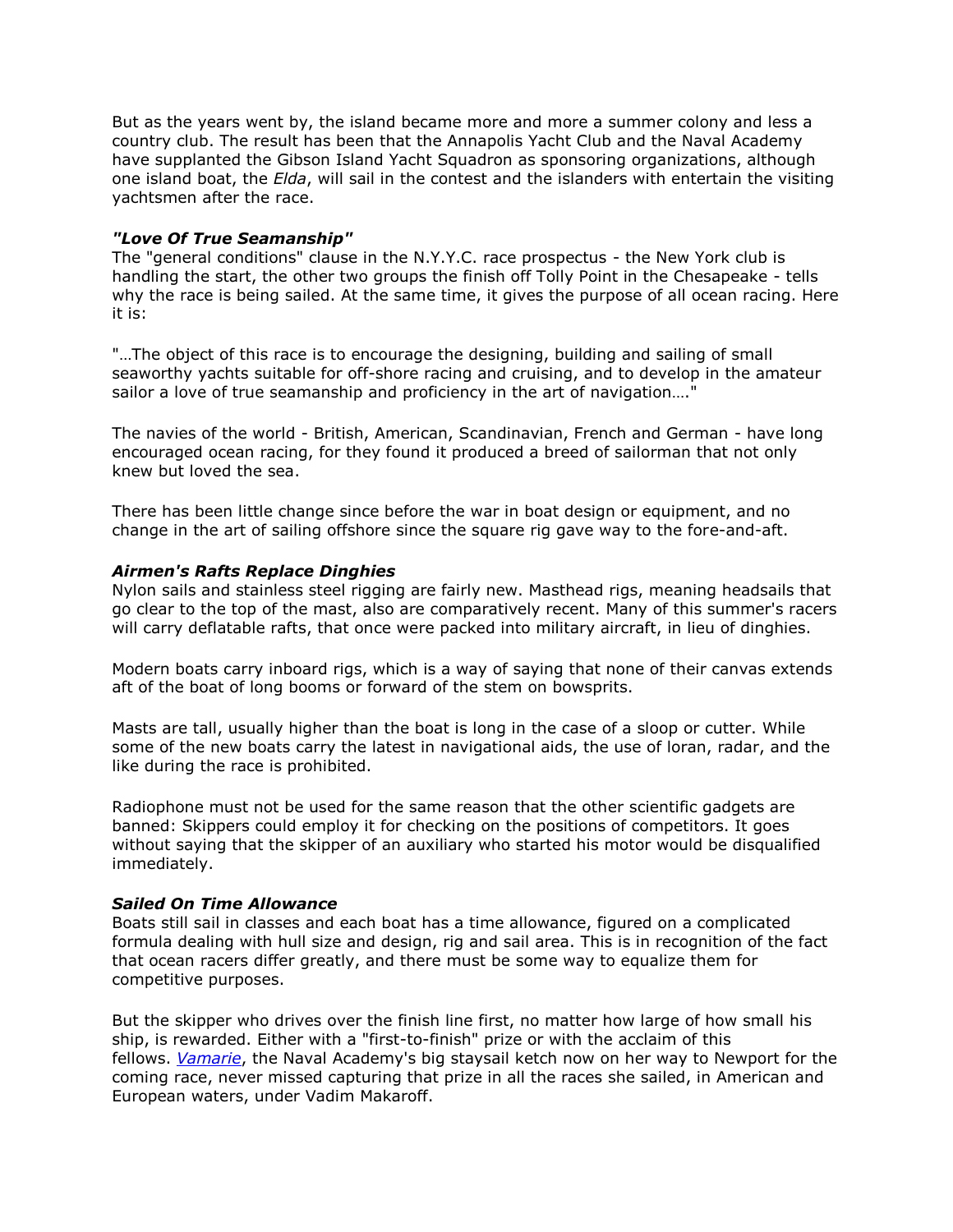Besides *Elda* and *Vamarie*, several other Chesapeake boats are to make the race. *Highland Light* has been entered by the academy, along with *Alert* and *Resolute*, two fine yawls.

There will be *Alsumar*, Frank P, Greenman's 44-foot sloop flying the black and orange burgee of the Annapolis Yacht Club. Also from that club is *Gaetina II*, a cutter going a little over 41 feet on deck. She is owned by Charles Dell, a member of the Annapolis group's race committee.

#### *Forty Owners Show Interest*

When the N.Y.Y.C. closed the entries on June 7, 40 boats had signed on. This is not a record number, but it will assure a good race even if a few of those who signed the papers do not go.

*Baruna*, Henry C. Taylor's yawl built to the top of the Bermuda race rule, is the largest entrant. She is 72 feet on deck. Either she, *Vamarie*, or *Ticonderoga* will be scratch boat, meaning the one boat in the fleet that must give all the others time.

*Vamarie* and *Ticonderoga* are both more than 70 feet overall. The latter, by the way, is a lovely clipper-bowed ketch, designed by L. Francis Herreshoff, which was dismasted in last year's Miami-Nassau race.

Boats this size carry large crews, possibly up to twenty, of whom four of five might be "afterguard" or the group corresponding to the officers. In the remainder, probably could be found a paid hand of two, since the large vessels often carry the professionals who look after them the year around.

The smallest boat entered is *Lucky Star*, a cutter not quite 36½ feet long. Even if they are cramped, four sailormen will be aboard her in order to meet the race conditions.

The top limit on size, in the Newport, is 120 feet overall. Two yawls more than 100 feet long, *Manxman* and*Thistle*, were regarded for a time as possible starters, but their owners decided finally not to race. Had there been any boats over 73 feet, they would have competed in a special class, known as Class C, in which also are placed boats measured under the N.Y.Y.C. Universal rule.

Such ships do not meet the Cruising Rule - dealing with ratio of ballast to displacement and length of forward and after overhangs - under which sail the A and B class boats.

# *Chee Chee IV Only 41 Feet*

*Chee Chee IV* is only 41 feet and will be among the smaller started. Despite her small size this yawl took third in Class B in the 1946 Bermuda, in which she was sailed by Phil Handelman. He will sail her this time, too.

The presence of a number of new boats adds to the difficulties of the forecasters. Now much is known - in Maryland, at least - of *Gaffer*, Millard F. Smith's 46 foot sloop, *Homaro*, A. Freeman Gray's yawl, and *Flirt*, a sloop owned by George R. Swift.

*Revonoc II*, Harvey Conover's yawl which took the last Miami-Nassau under conditions so tough that a Cuban yawl lost her doghouse - tiny shelter for the man at the wheel overside with one of her paid hands in it, is well liked by sailors.